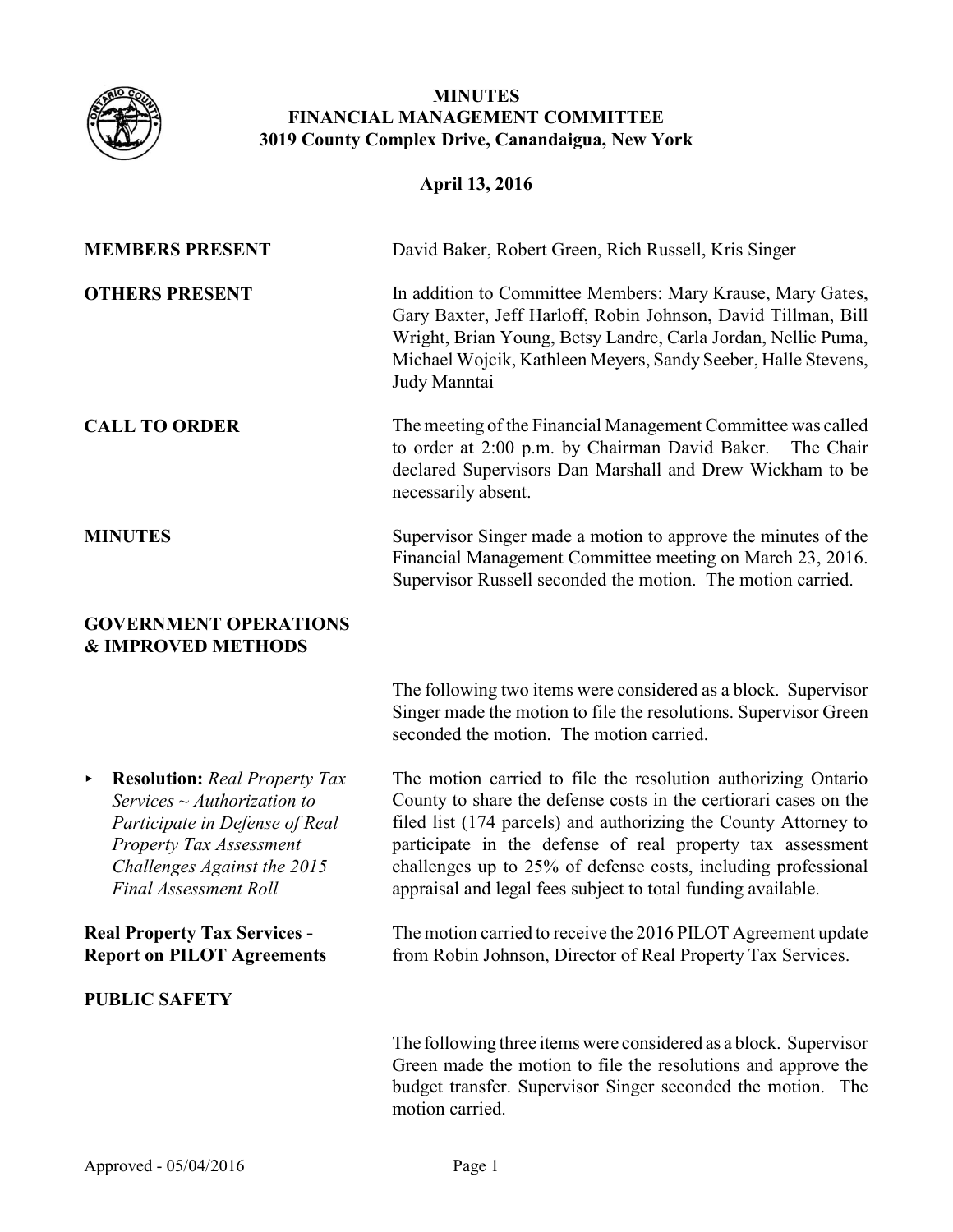| <b>Example:</b> $\blacksquare$ Resolution: Sheriff $\sim$<br><b>Authorization to Apply for Grant</b><br>from Office of Community<br><b>Oriented Policing Services</b><br><b>Hiring Program</b> | The motion carried to file the resolution authorizing the Sheriff's<br>Office to apply for a grant from the Office of Community<br>Oriented Policing Services Hiring Program. The grant will be<br>used to support the School Resource Officer Program. |
|------------------------------------------------------------------------------------------------------------------------------------------------------------------------------------------------|---------------------------------------------------------------------------------------------------------------------------------------------------------------------------------------------------------------------------------------------------------|
|                                                                                                                                                                                                | It was noted that if the award is received and used for School<br>Resource Officers, it would be expected to keep a formula that is<br>fairly and equitably used for the School Resource Officer<br>Program.                                            |
| <b>Example:</b> $\blacksquare$ Resolution: Sheriff $\sim$<br>Authorization to Accept<br><b>Donation for DARE Program</b>                                                                       | The motion carried to file the resolution to authorize the Sheriff's<br>Office to accept contributions from local businesses in the amount<br>of \$350 for the DARE Program.                                                                            |
| <b>Transfer:</b> Sheriff CIP~ Adjust<br>Proposed MRV Pickup in the                                                                                                                             | The motion carried to approve the budget transfer to adjust the<br>proposed MRV pickup in the 2016 CIP budget lines to a different                                                                                                                      |

Reimbursement.

**PUBLIC WORKS**

*2016 Budget Lines*

< **Resolution:** *Highways ~ Resolution Accepting Bid for the Purchase of a Trailer-Mounted Hydroseeder*

Supervisor Russell made a motion to file the resolution authorizing acceptance of the bid submitted by Northeast Bowie Sales, LLC, at a cost of \$45,800 which includes the hydroseeder for \$43,625 and a clear water flush system for \$2,175. Supervisor Green seconded the motion. The motion carried.

model vehicle and to maximize the Navigation Law Enforcement

## **CAPITAL PROJECTS**

- < **Resolution:** *2015 FLCC Capital Maintenance Project ~ CP 01- 2015: Award of Bid B16004 and Authorization to Contract with Apple Roofing corp., Inc. - Main Campus Roof Replacement Buildings A & B*
- < **Resolution:** *FLCC Geneva Campus Center Project ~ CP 04- 2009: Approval of Invoice from DeVaney-Bennett Funeral Home*
- < **Resolution:** *FLCC Geneva Campus Center Project ~ CP 04-*

Supervisor Russell made a motion to file the resolution to accept the bid/proposal from Apple Roofing Corp., in the amount of \$294,478 for roof replacement work on FLCC Main Campus Buildings A and B. The contract will commence on April 22, 2016 and expire on December 31, 2016. Supervisor Russell seconded the motion. The motion carried.

Supervisor Singer made a motion to file the resolution to approve payment of the invoice from DeVaney-Bennett Funeral Home for the provision of a casket and vault for reburial of remains found at the FLCC Geneva Campus Center in the amount of \$1,185.80. Supervisor Green seconded the motion. The motion carried.

Supervisor Russell made a motion to file the resolution to approve payment of the invoice from Integrated Systems for the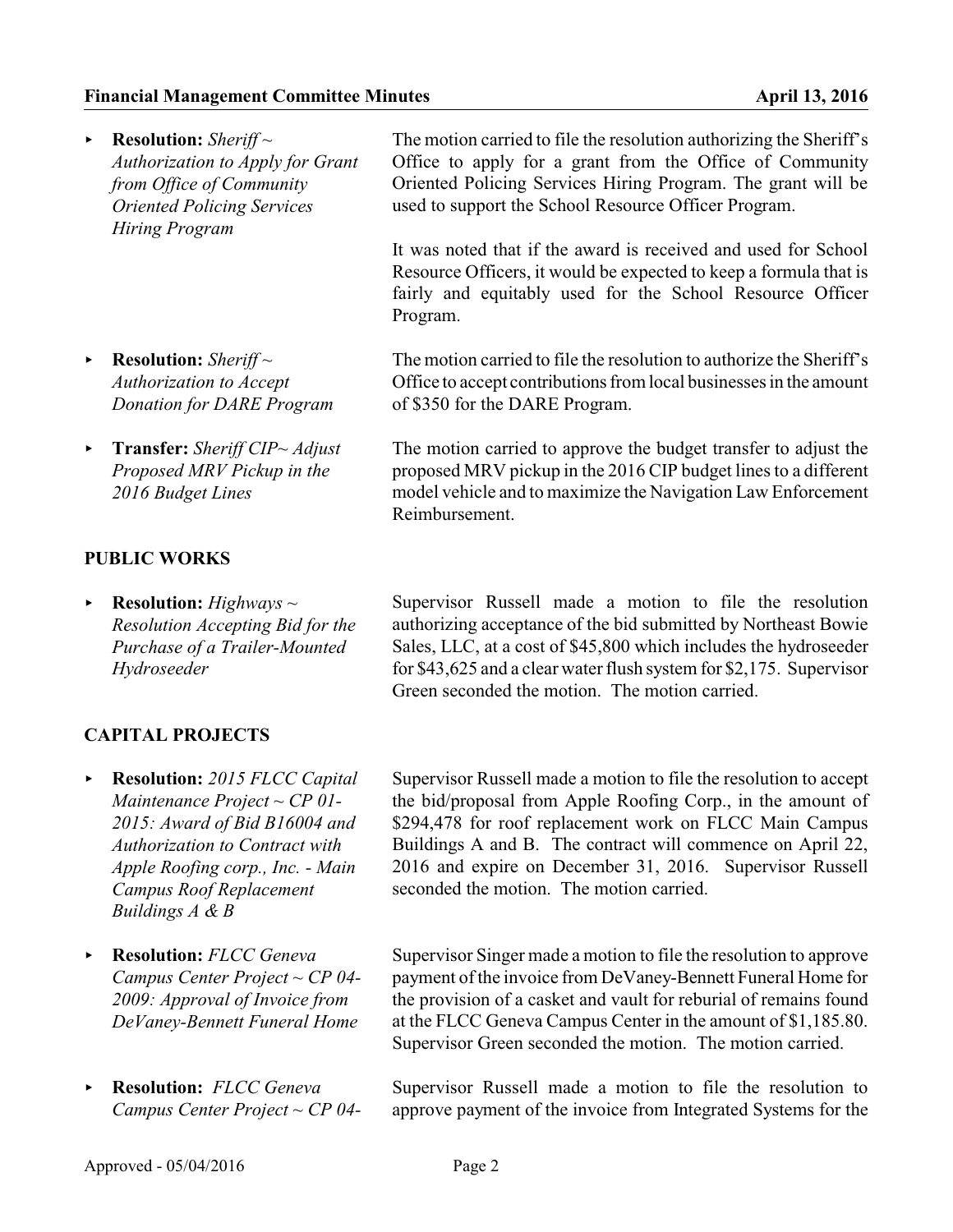*2009: Approval of Budget Transfer and Payment of Invoice from Integrated Systems*

< **Resolution:** *Closing of Geneva PSAP Project ~ CP 06-2015: Amendment to Contract with McFarland-Johnson, Inc., for Professional Consultant and Engineering Services*

#### **FMC STANDING COMMITTEE ITEMS**

< **Resolution:** *County Treasurer ~ Award of Contract: Title Search Services - Crossroads Land Office*

## **2017-2018 Proposed County Budget Guidelines**

provision of surveillance camera hardware at the FLCC Geneva Campus Center in the amount of \$1,296. Supervisor Singer seconded the motion. The motion carried.

Supervisor Green made a motion to file the resolution to accept the proposal from McFarland-Johnson, Inc., in the amount of \$2,300 and to execute a contract amendment to that affect. The term of the contract will begin on April 22, 2016 and terminate on December 31, 2016. Supervisor Russell seconded the motion. The motion carried.

Supervisor Singer made a motion to file the resolution authorizing a contract with Crossroads Abstract for a three year term beginning April 21, 2016, through April 20, 2019. Crossroads Abstract provides title and abstract services, and data processing services related to parcels of real property in tax foreclosure actions as well as real property acquisitions by the County. Supervisor Green seconded the motion. The motion carried.

A draft of the *2017-2018 Proposed County Budget Guidelines* was presented for consideration. The *Guidelines*will be discussed and finalized at the next meeting of the Financial Management Committee.

## **HUMAN SERVICES**

< **Resolution:** *Workforce Development ~ Authorization to Accept William Smith College's ROW for Community Grant*

Supervisor Green made a motion to file the resolution authorizing the acceptance of a grant award in the amount of \$1,100 from William Smith College's ROW for Community Grant to benefit the youth program. Supervisor Singer seconded the motion. The motion carried.

Congratulations were expressed to Brian Young, the current Director or Work Development. Brian is being recommended to fill the position of Deputy County Administrator.

# **OTHER BUSINESS**

< **Resolution:** *Resolution Strongly Urging the Governor and Legislature to Provide Funding*

Supervisor Green made a motion that the Financial Management Committee support the resolution being presented to the Ontario County Board of Supervisors urging the Governor and State